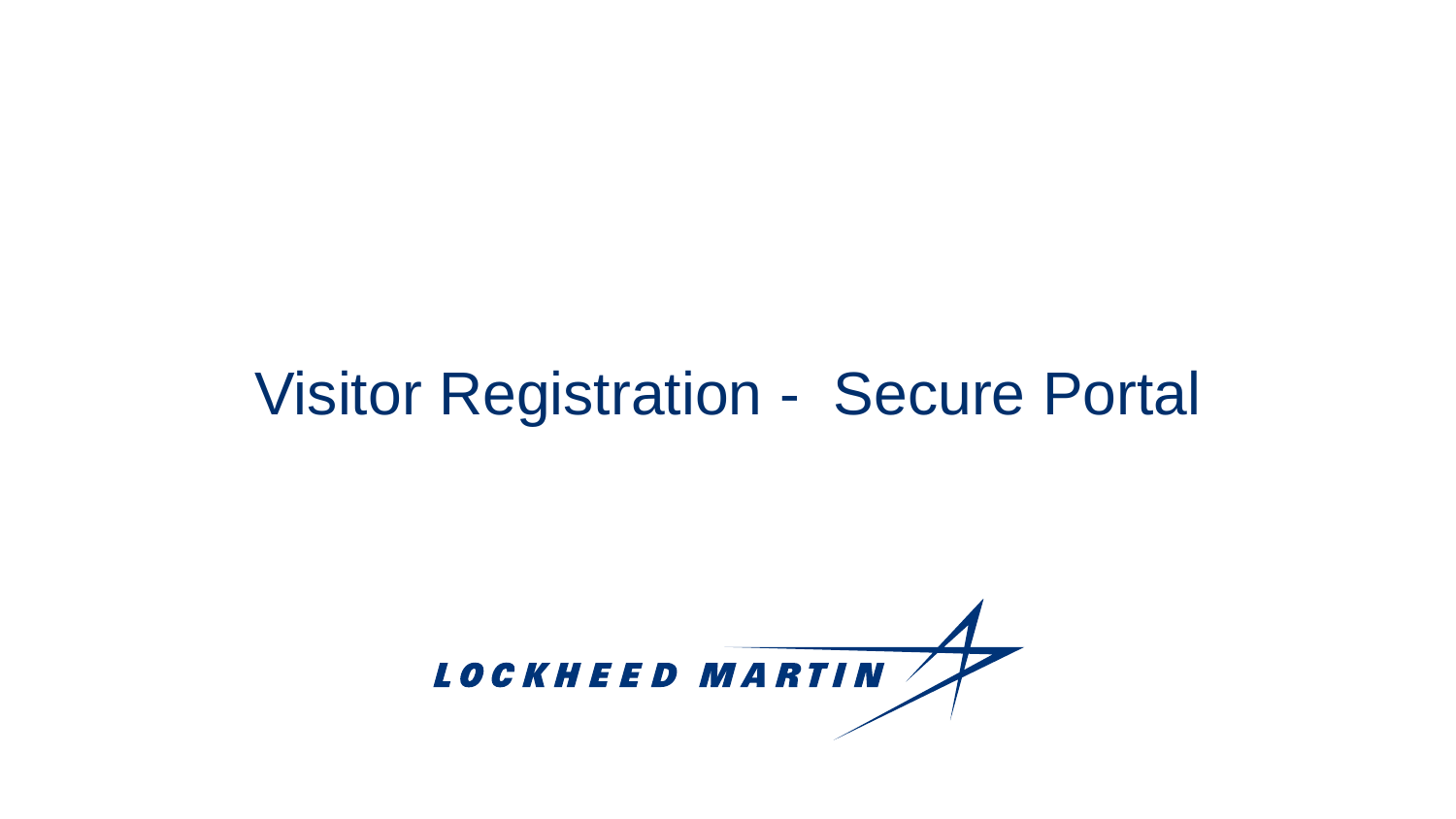# VisitLM Visitor Management System

- VisitLM is a user-friendly enterprise-wide visitor management system (VMS) that deployed to our U.S.-based facilities in 2017.
- The VisitLM tool uses proven, industry best practice processes to support a strong security posture through an integrated, Corporate-wide record of all visitors to our sites.
- VisitLM creates a consistent, streamlined and secure registration experience for every visitor and customer to domestic facilities for a customer-focused experience.
- Standardized visitor badges across the enterprise has enhanced workplace security because it is now easier to identify different types of visitors.
- The integrated, Corporate-wide record of all visitors demonstrates Lockheed Martin's commitment to ensure greater security of visitors' personal information, an expectation of all our visitors.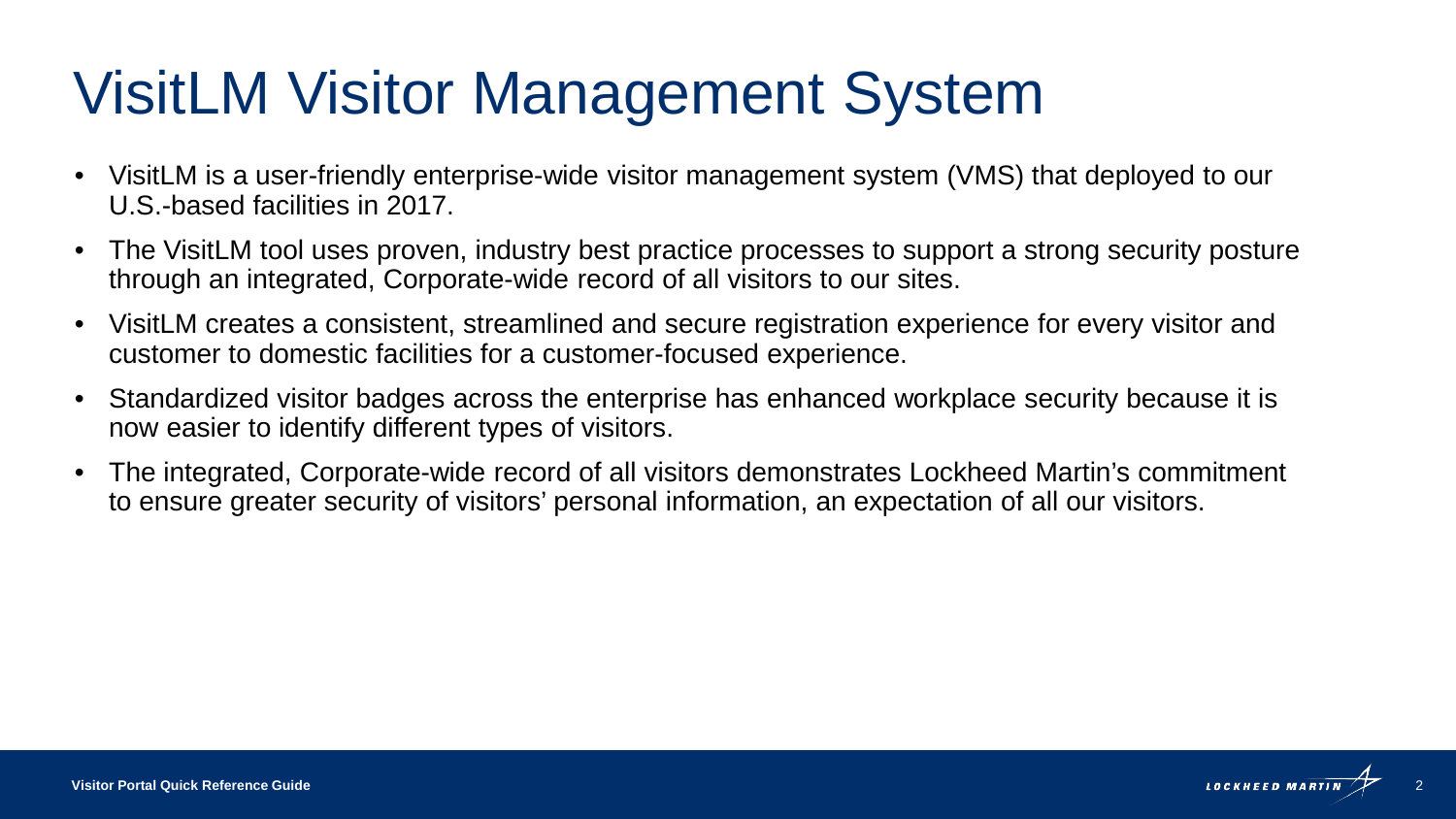#### Secure Portal Overview

- Once a visitor is pre-registered by their host, visitors will receive a link via email to a secure portal to provide any additional required information, including any sensitive personal data.
- Depending on the type of visit, completing the form within the secure portal is typically a one-time action by the visitor.
- The fields required for entry into a Lockheed Martin facility are listed below. These fields are required to accurately identify the individual visiting a facility and to run the appropriate security checks/approvals.
	- First Name
	- Last Name
	- Company
	- Citizenship
	- Date of Birth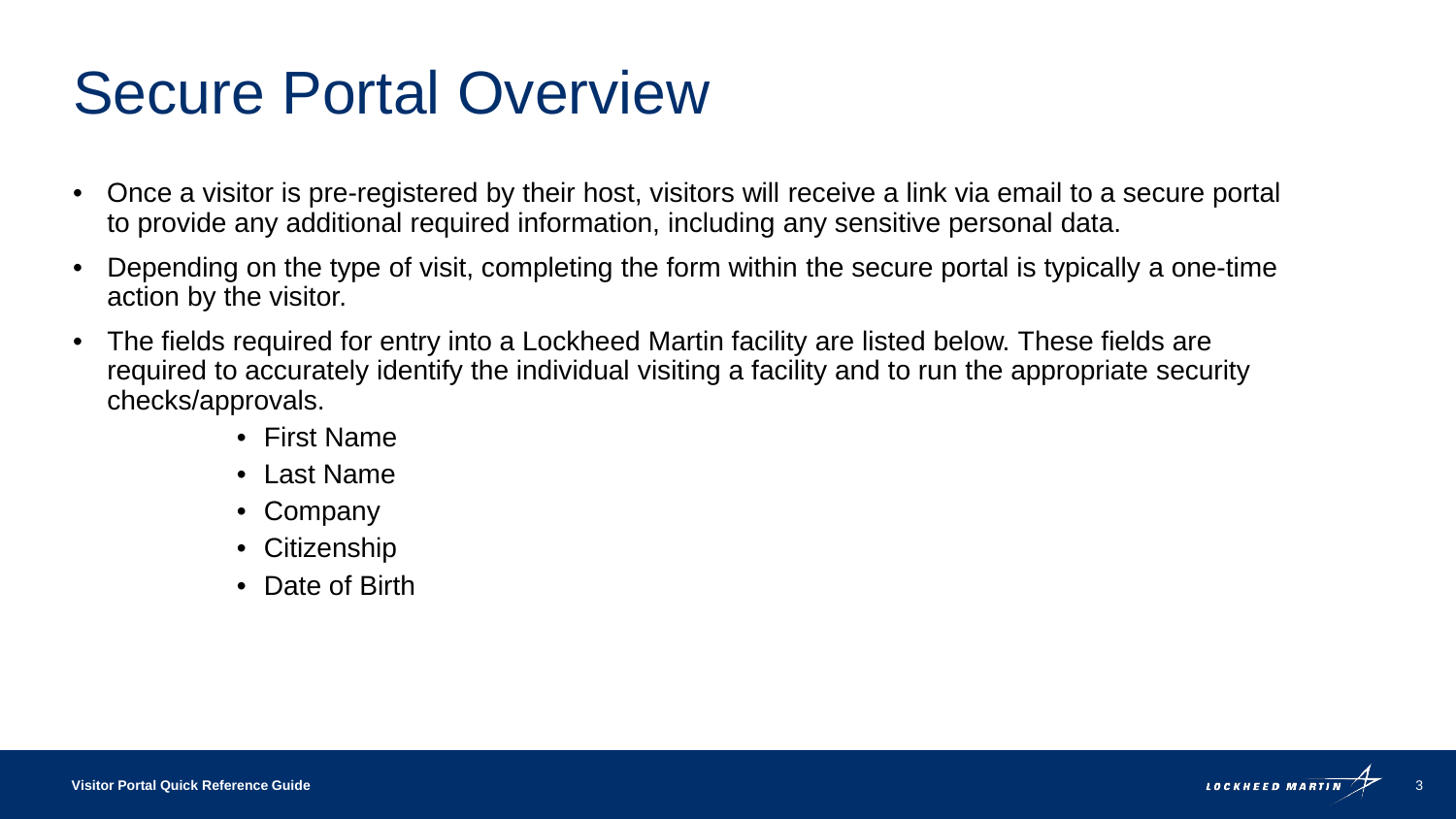# Our Commitment to Privacy

- LMSecurity is committed to protecting your sensitive information.
- We understand that the information you provide during the visit process which may contain your Personally Identifiable Information (PII). We take this responsibility very seriously.
- We have implemented several measures intended to provide state of the art security protection for your sensitive information:
	- We never share or disclose personal information to third parties.
	- We utilize sophisticated software to encrypt your personal data.
- You can read more in Lockheed Martin's [Privacy Notice.](http://www.lockheedmartin.com/us/contact/disclaimer.html#privacy)
- For EU visitors, please visit the [EU Privacy Notice.](https://www.lockheedmartin.com/content/dam/lockheed-martin/eo/documents/contact/Lockheed-Martin-EU-Non-Employee-Privacy-Notice-14MAY2018.pdf)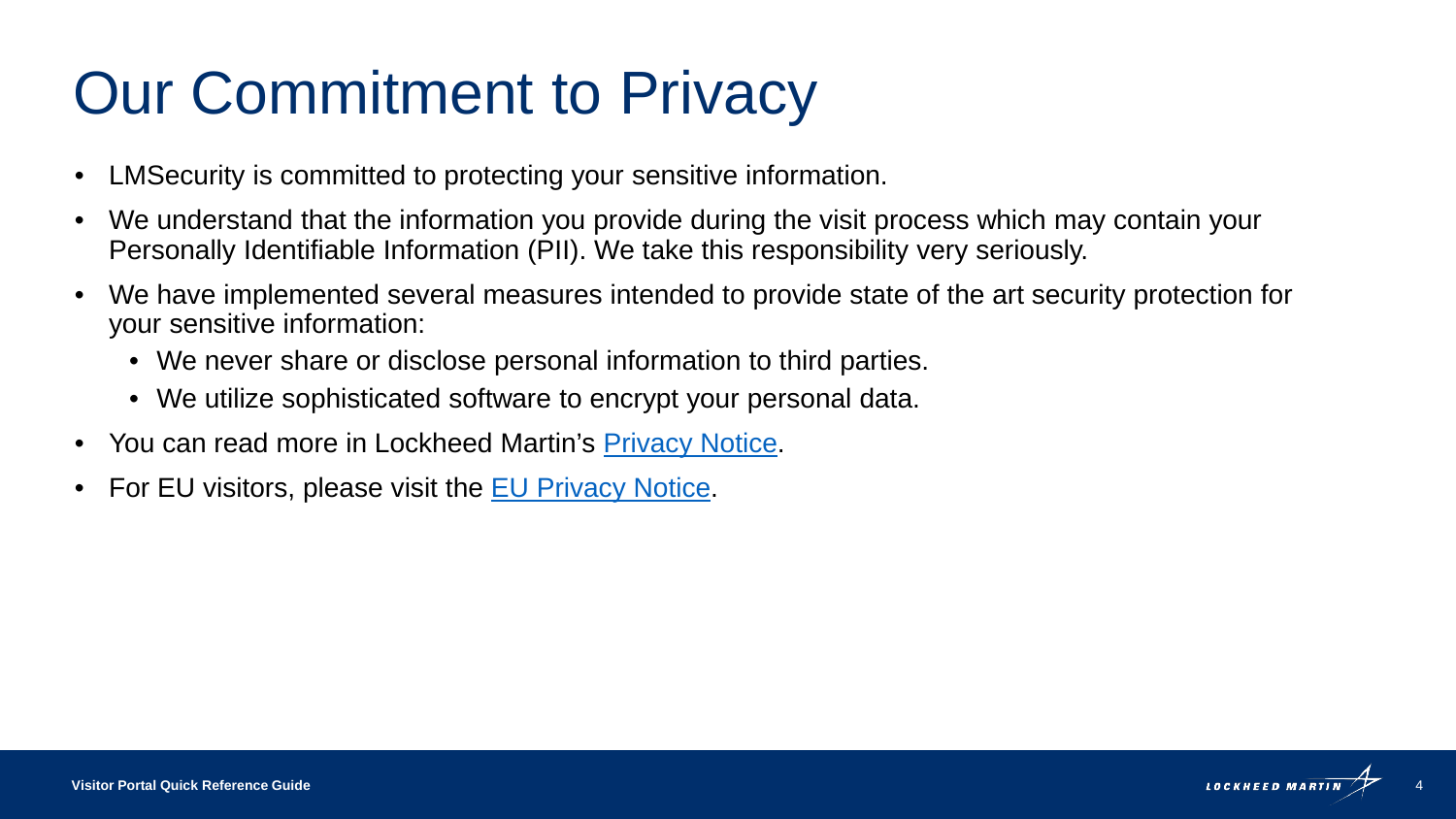# Visitor Login

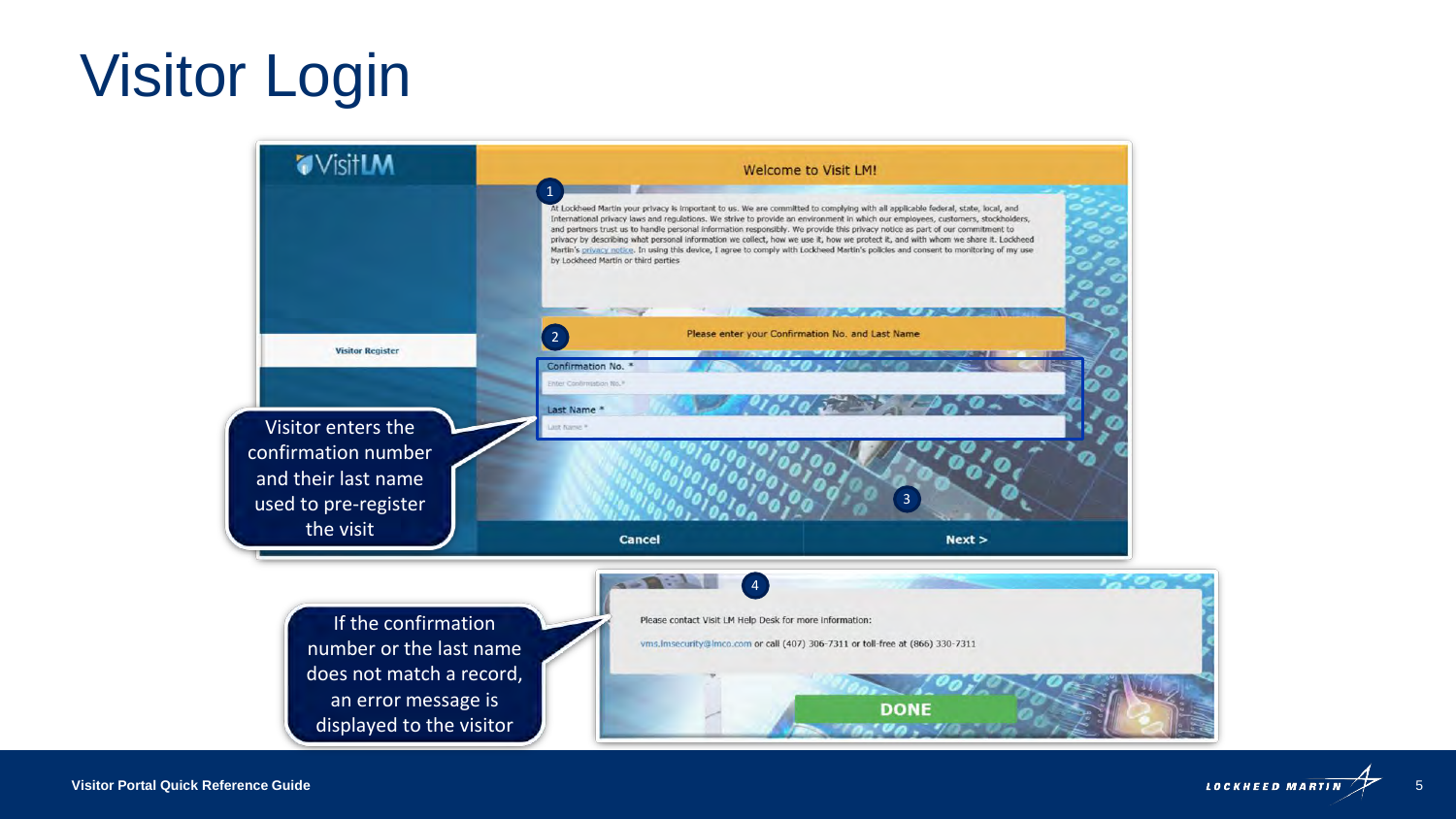# Visitor Information

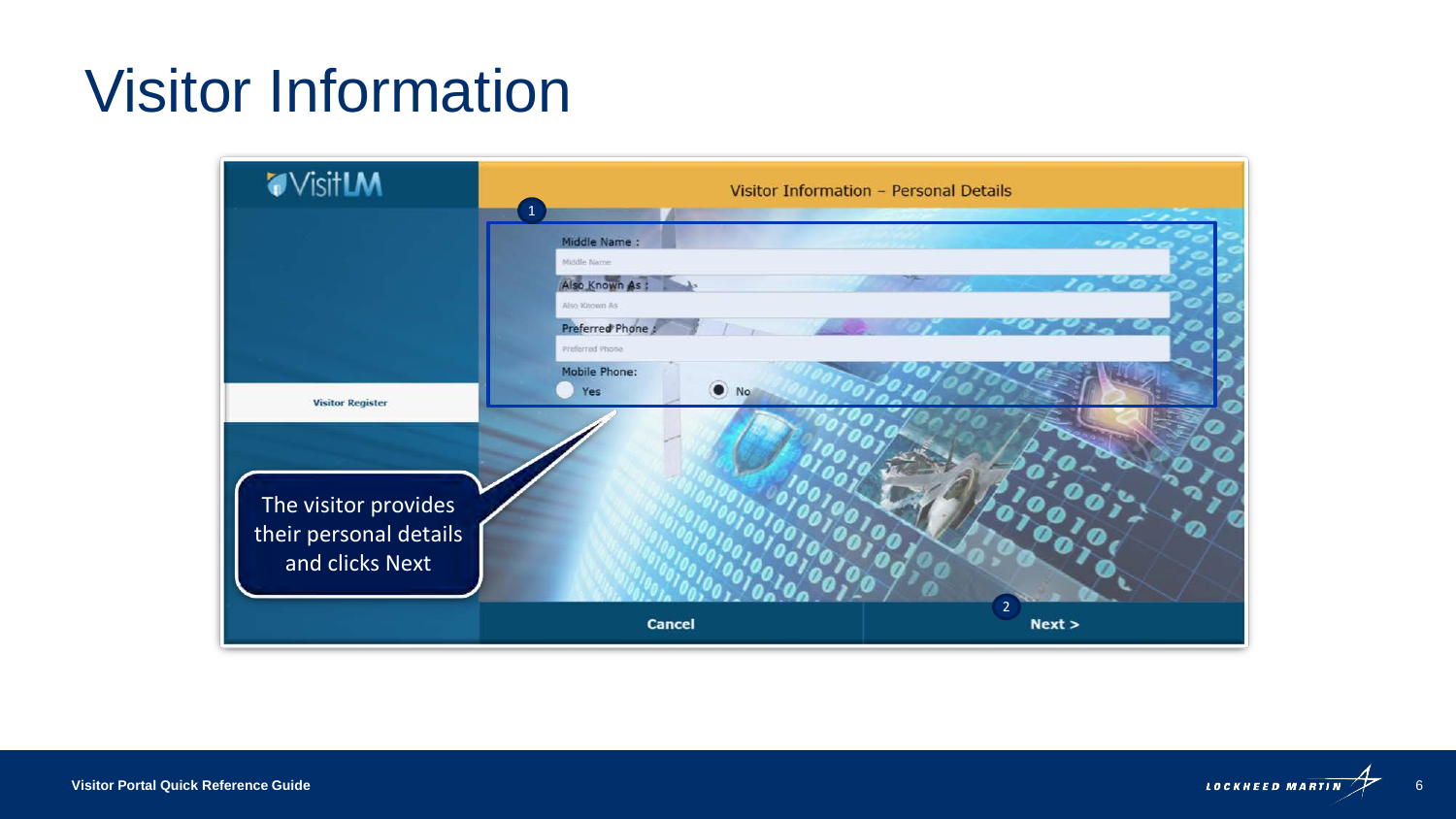# Visitor Citizenship Details – U.S. Citizen



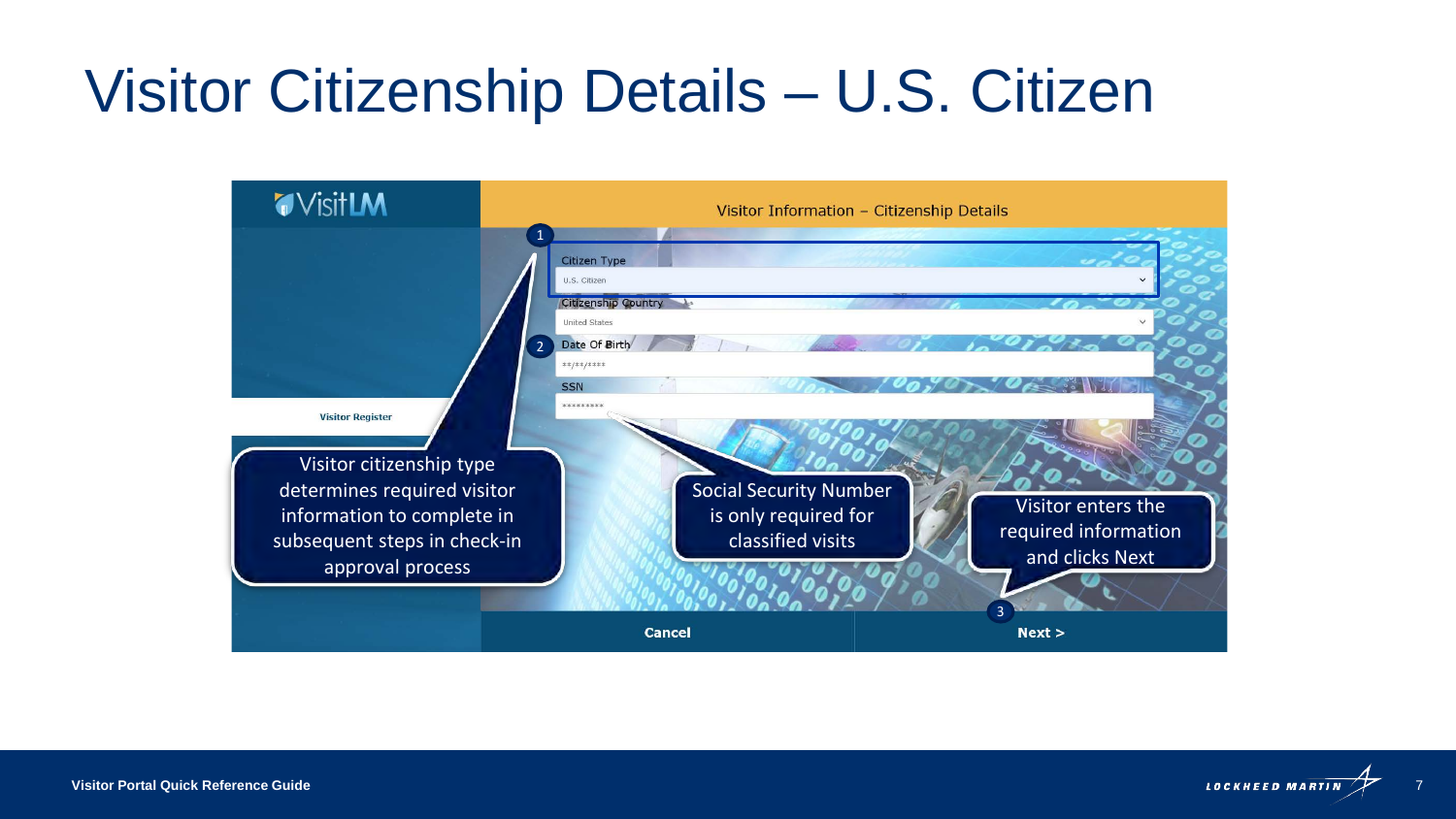### Visitor Citizenship Details – Permanent Resident

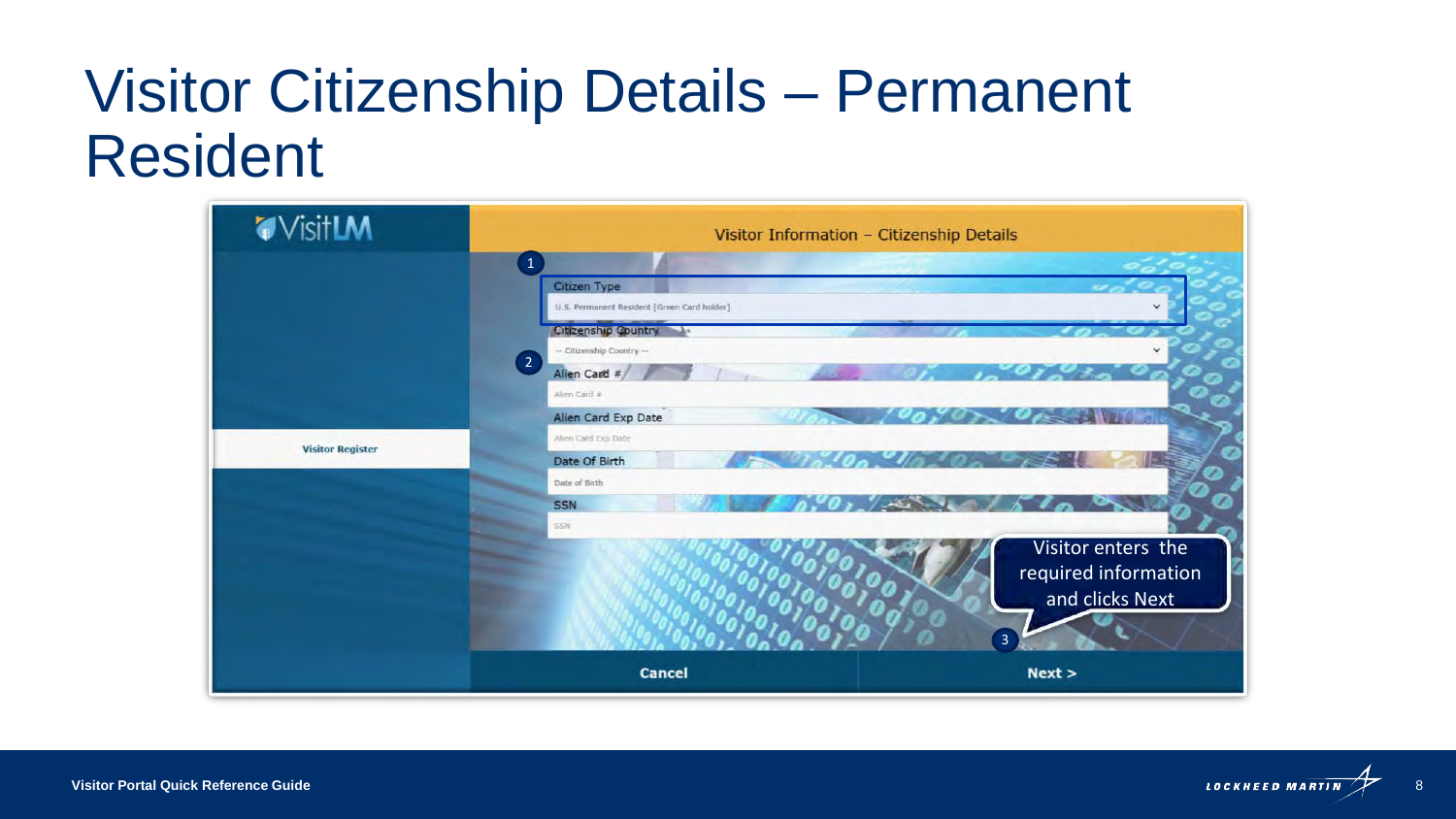### Visitor Citizenship Details – Foreign **National**

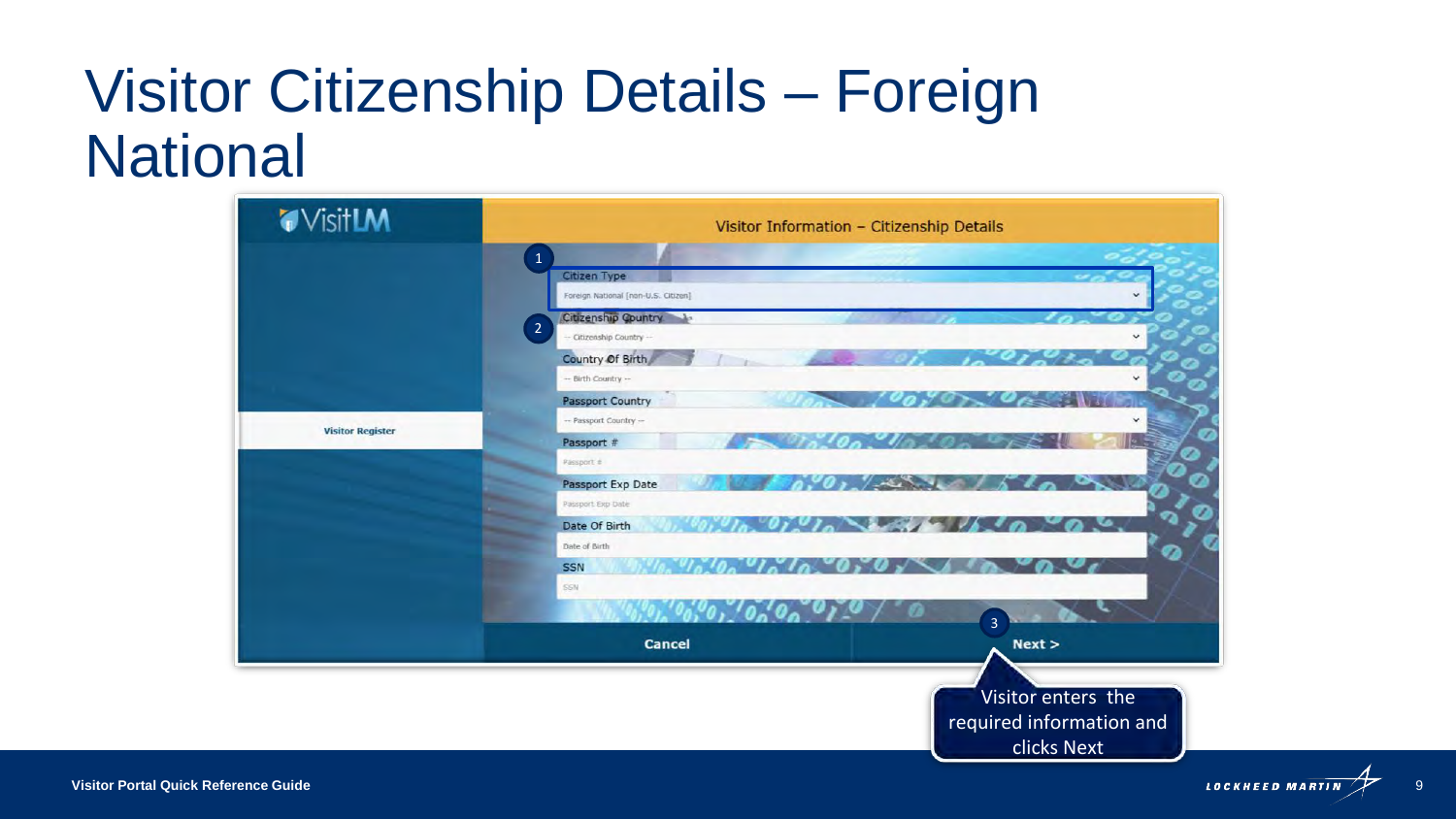# Visitor Work Details



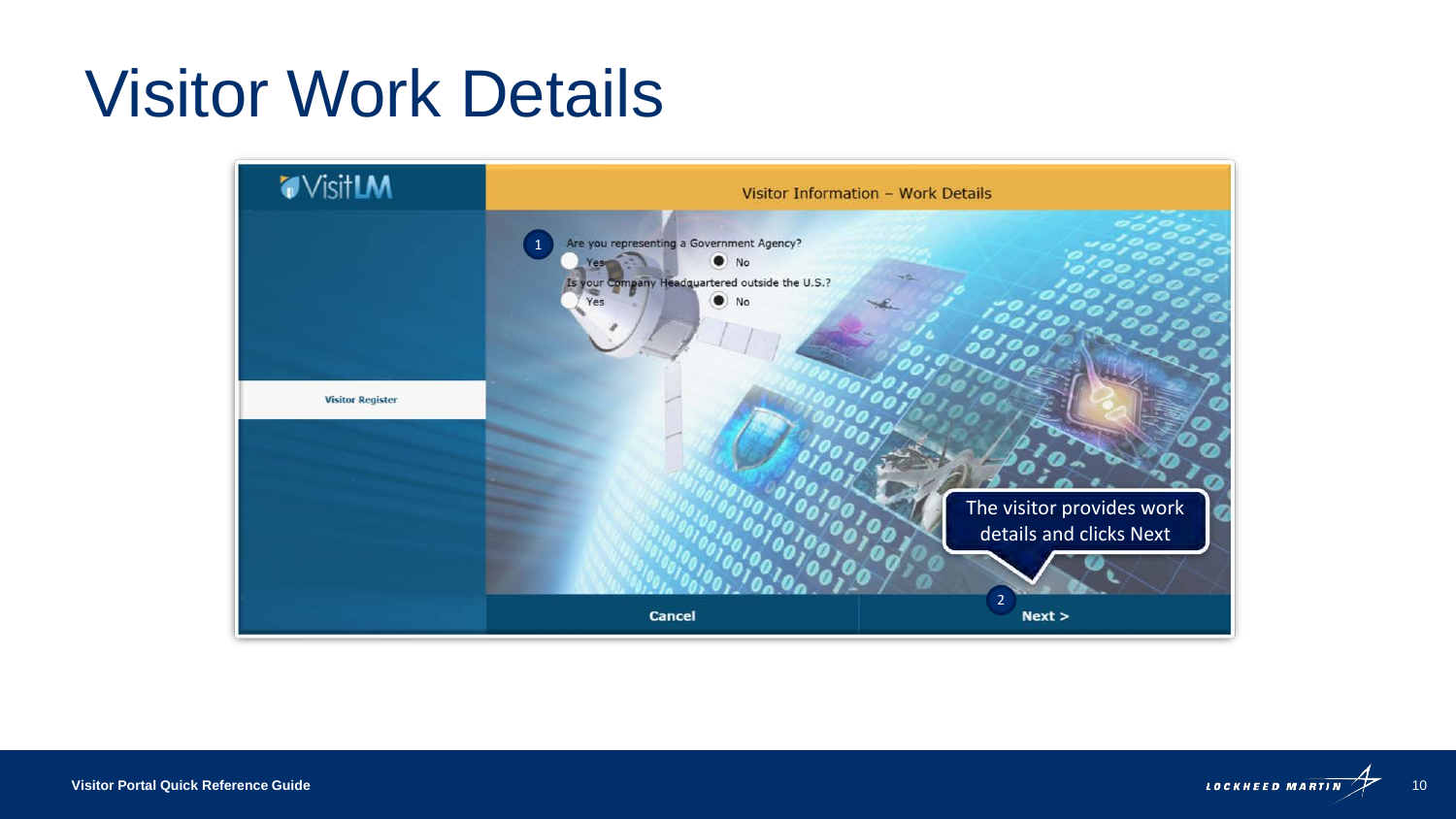# Visitor Summary Details



![](_page_10_Picture_2.jpeg)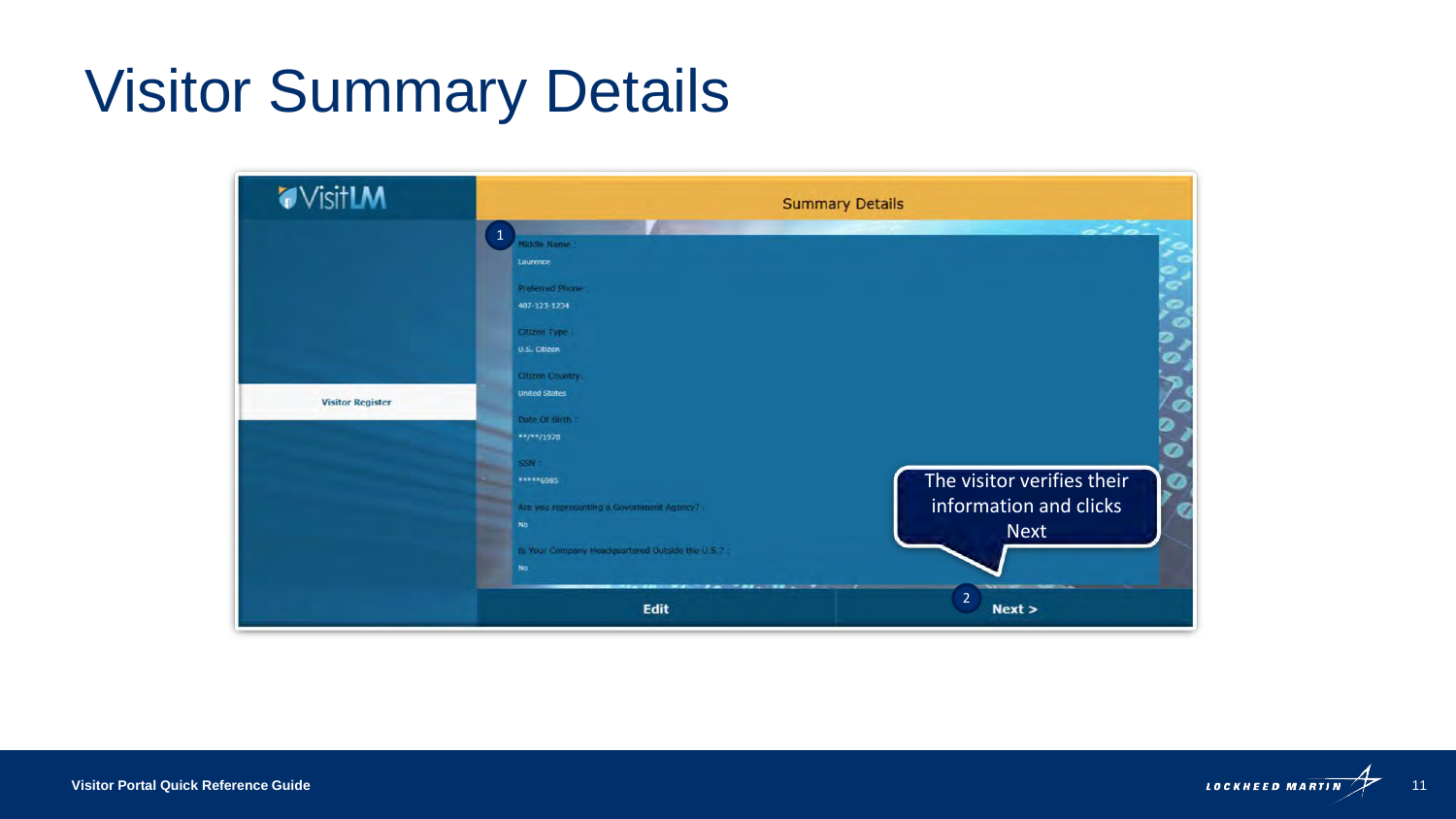# Visitor Agreement

#### The visitor must read and accept the Lockheed Martin Visitor Acknowledgement agreement

![](_page_11_Picture_2.jpeg)

![](_page_11_Picture_4.jpeg)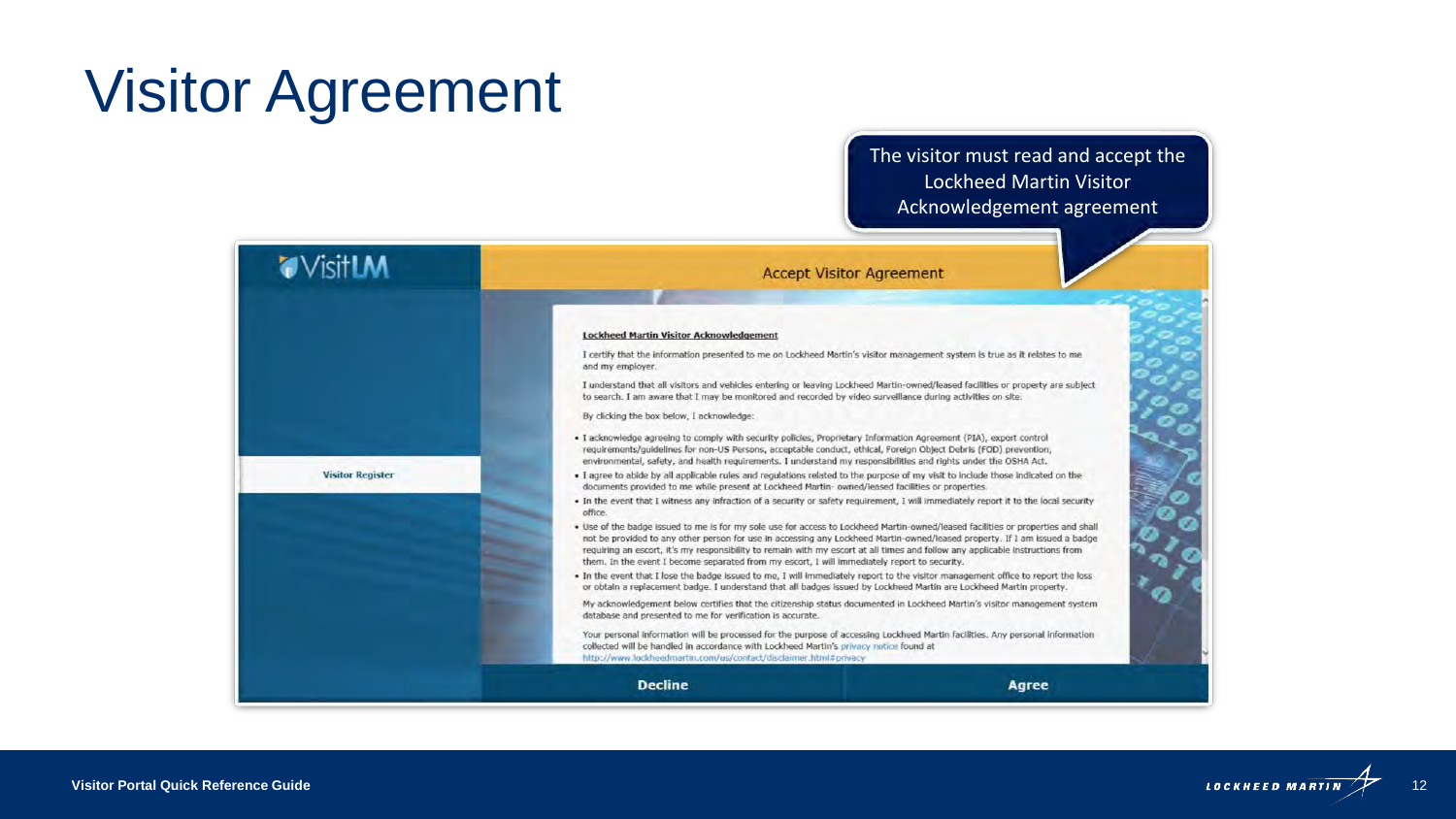### End Screen

![](_page_12_Picture_1.jpeg)

![](_page_12_Picture_2.jpeg)